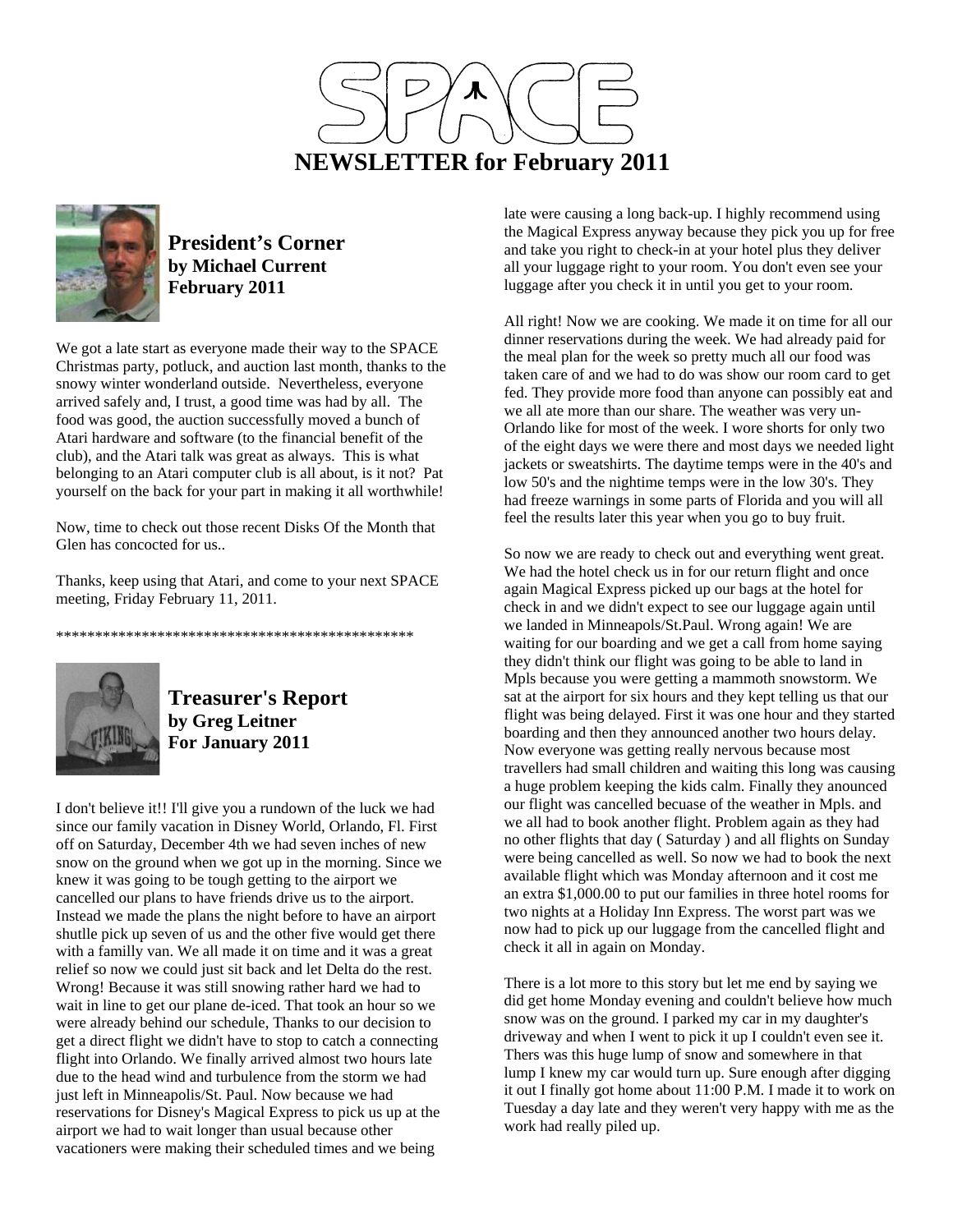So now it was time for the SPACE Xmas party a month late but I know everyone was waiting for the tacos. Wrong again! It just happened to start snowing again about two hours before the end of work and I thought oh no not again. How could I make it home pick up Jackie, the food, auction stuff and still make it to the party by 6:30. Well I couldn't. It took me almost two hours to get home but we made it to the party by 6:45 and Glen was the only one there. I thoght no one would show up on such a horrible evening but I was dead wrong. Eight members braved the weather and treacherous driving to get those tacos. And just when I was resigned to call off the auction Michael walked in and I knew we had to still carry on with the auction. I wasn't as prepared for it as I would have liked but we made it through all right. Members still walked away that evening with some really great deals.

The food was excellent and I believe everyone had a good time. So now on to the actual reason why I right this article:

| Beginning balance as of January 1, 2011: | 883.15    |
|------------------------------------------|-----------|
| Receipts for the January meeting:        |           |
| Memberships                              | 15.00     |
| Doms                                     | 33.00     |
| Auction sales                            | 47.00     |
| Total receipts                           | $+95.00$  |
| Expenses for the January meeting:        |           |
| Room rental for 2010                     | 300.00    |
| Web-site for two months                  | 20.00     |
| Total expenses                           | $-320.00$ |
| Ending balance as of January 31, 2011:   | 658.15    |

As you can see having to pay the room rental for the year always drops us quite a bit, but if you look at last year at this time we were \$667.30. I think we are doing remarkably well and we should have the same results after 2011. Our membership is staying around ten paid up and we have a couplke more members we need to have caught up so with a possible twelve members and Glen's great doms we should have a wonderful year. I hope we can garner some more Atari stuff so we can carry on with our SPACE auctions. I have a little more left at home mostly disks and magazines but sadly no more hardware.

Anyway things look good for us if we can only get out of this snowy pattern. Now I hear temps will drop well below zero after another bought of snow this coming week. I guess after the January's I don't think the weather is going to stop any member from attending a SPACE meeting. See you all next month.

\*\*\*\*\*\*\*\*\*\*\*\*\*\*\*\*\*\*\*\*\*\*\*\*\*\*\*\*\*\*\*\*\*\*\*\*\*\*\*\*\*\*\*\*\*\*

## **Secretary's Report By Steven Peck For Jan 2011**

No minutes were submitted for the January 2011 meeting

\*\*\*\*\*\*\*\*\*\*\*\*\*\*\*\*\*\*\*\*\*\*\*\*\*\*\*\*\*\*\*\*\*\*\*\*\*\*\*\*\*\*\*\*



**BBS Corner By Nolan Friedland For February 2011** 

If anyone has any comments, suggestions, ideas, or submissions for the BBS Corner column or the SPACE BBS web site, you may email them to me, Nolan Friedland, at the address shown on the back of this newsletter under the "CLUB OFFICIALS" section.

From: Michael Current [michael@mcurrent.name] Sent: Friday, January 28, 2011 8:53 PM Subject: New taQuart release

\*\*\*\*\*\*\*\*\*\*\*\*\*\*\*\*\*\*\*\*\*\*\*\*\*\*\*\*\*\*\*\*\*\*\*\*\*\*\*\*\*\*\*\*

New taQuart release January 2nd, 2011

Heaven of taQuart has released a new intro for the Atari XL/XE. Featuring a cover of the famous Thalion intro music as well as an original soundtrack by 505 and some neat twister effects.

 » Download 'Intro 2011' by Heaven / taQuart http://files.dhs.nu/files\_demo/intro2011.zip

\*\*\*\*\*\*\*\*\*\*\*\*\*\*\*\*\*\*\*\*\*\*\*\*\*\*\*\*\*\*\*\*\*\*\*\*\*\*\*\*\*\*\*\* From: Michael Current [michael@mcurrent.name] Sent: Friday, January 28, 2011 8:51 PM Subject: French new years intro

French new years intro January 1st, 2011

Baah of Positivty and Dma-Sc of Sector One has teamed up to make a little ST intro for the new year, celebrating 20 years of assembly coding.

 » Download '2011' by Positivity and Sector One http://files.dhs.nu/files\_demo/2011.zip

\*\*\*\*\*\*\*\*\*\*\*\*\*\*\*\*\*\*\*\*\*\*\*\*\*\*\*\*\*\*\*\*\*\*\*\*\*\*\*\*\*\*\*\*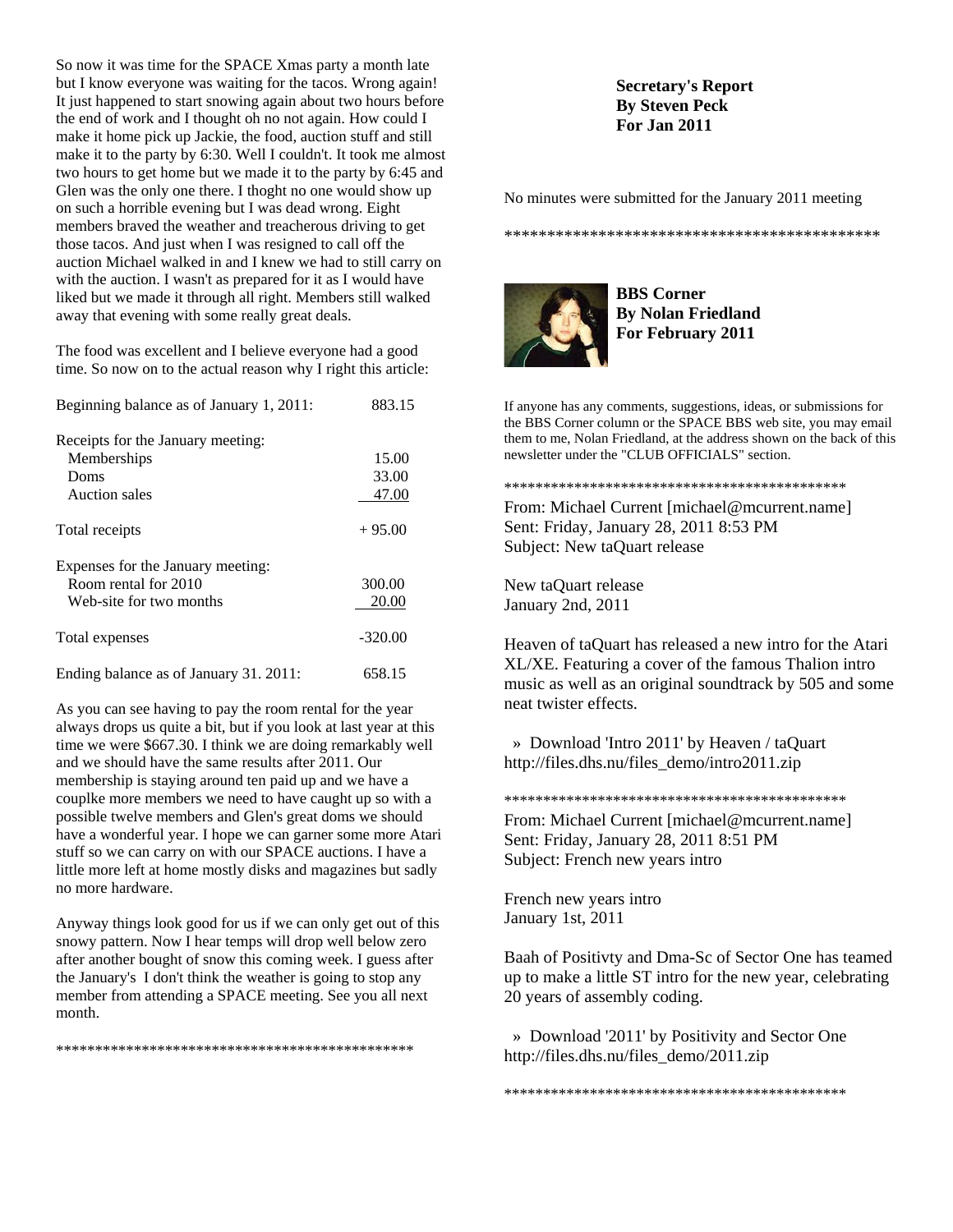From: Michael Current [michael@mcurrent.name] Sent: Friday, January 28, 2011 8:52 PM Subject: Final Sillyventure demo released

Final Sillyventure demo released January 1st, 2011

The last of the Sillyventure demos is finally out.

Laresistance has gone insane an converted the excellent Amiga 1200 demo "Control" by Oxygene to the Atari XL. Code by Pr0be, music by Miker and graphics by Ooz.

» Download at the Sillyventure 2010 download page http://dhs.nu/files.php?t=partydl&party=Sillyventure201  $\overline{0}$ 

From: Michael Current [michael@mcurrent.name] Sent: Friday, January 28, 2011 8:50 PM Subject: Paradize releases Kolmik - Deluxe Edition

Paradize releases Kolmik - Deluxe Edition December 24th, 2010

Cooper of Paradize writes: All the Paradize team wish you an happy X-mas 2010 and an early happy new year.

» Download Kolmik for ST/STe/TT/Falcon http://files.dhs.nu/files\_game/kolmik.zip